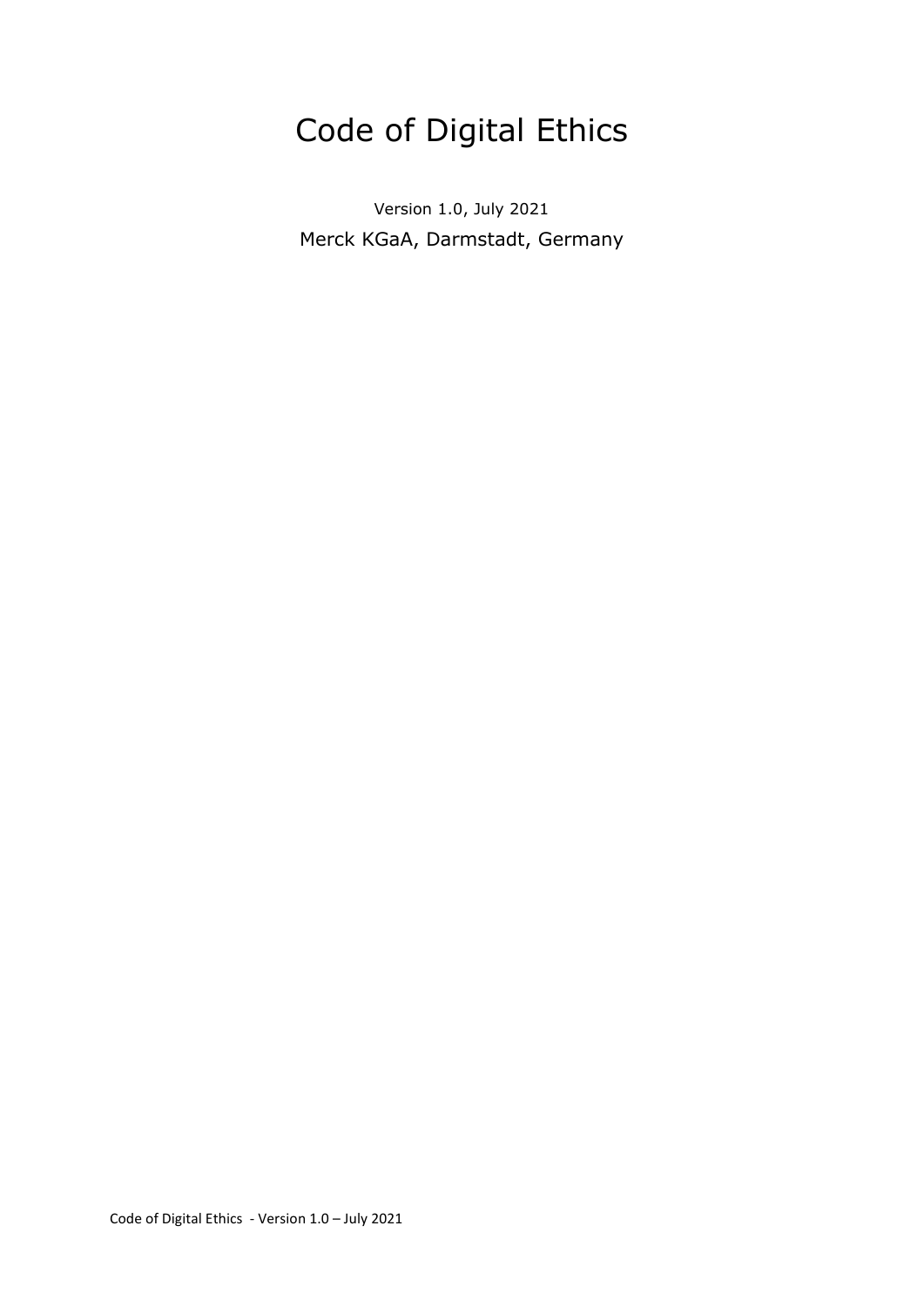# Table of contents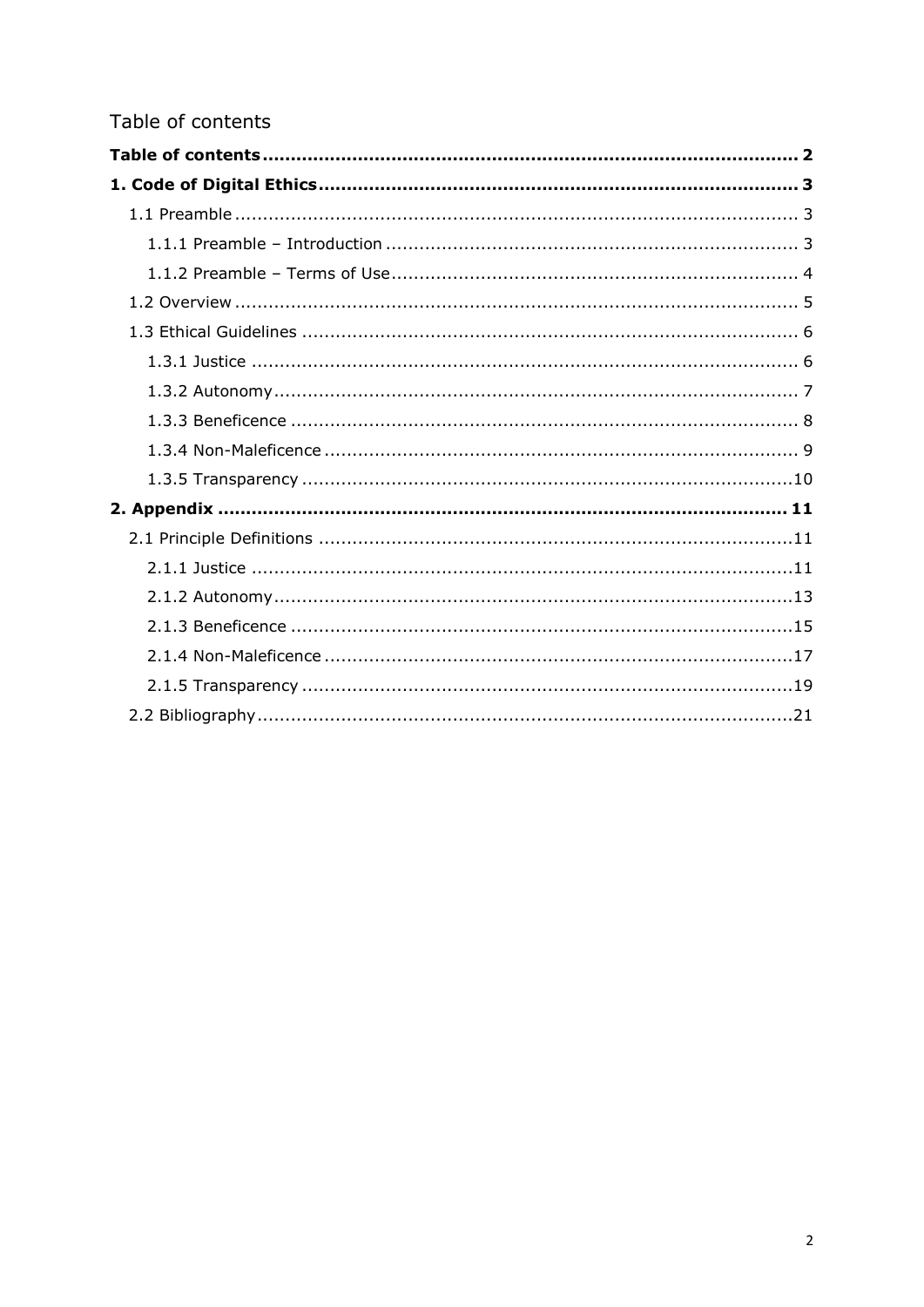# 1. Code of Digital Ethics

# 1.1 Preamble

1.1.1 Preamble – Introduction

People, machines, data and processes are increasingly interlinked in today's world. Technological advances based on the collection of data and its processing by algorithmic systems are confronting us with significant societal change. Merck KGaA, Darmstadt, Germany (hereinafter referred to as "Merck", "we" and "us"), is committed to putting people at the center of its activities. Our goal is a clear orientation toward ethical principles in the digital age, just as bioethical principles have already guided us in our research and development to date.

People's trust is crucial if we are to seize the opportunities offered by digital progress and minimize the risks. Security, reliability and the acceptance of responsibility are just some of the aspects we want to take into account when designing digital innovations. We have therefore developed 20 digital-ethical principles that guide us in the design and development of digital technologies, products and services.

These principles have common basic requirements, which we have committed ourselves to strive to fulfil. Thus, the guidelines are linked to applicable law and an irrevocable commitment to human rights. We consider the human dignity contained in human rights to be a concept worth protecting. With the digital ethical principles, however, we even go beyond laws and regulations currently applicable to us. To the extent our principles go above and beyond applicable laws and regulations, they are a declaration of intent providing us with an ethical framework that supports us in responsible decision-making. It is crucial for us that these principles are incorporated into digital development from the very beginning. Furthermore, our businesses and developers of new technologies may approach our Digital Ethics Advisory Panel to receive advice and guidance on how best to adhere to these principles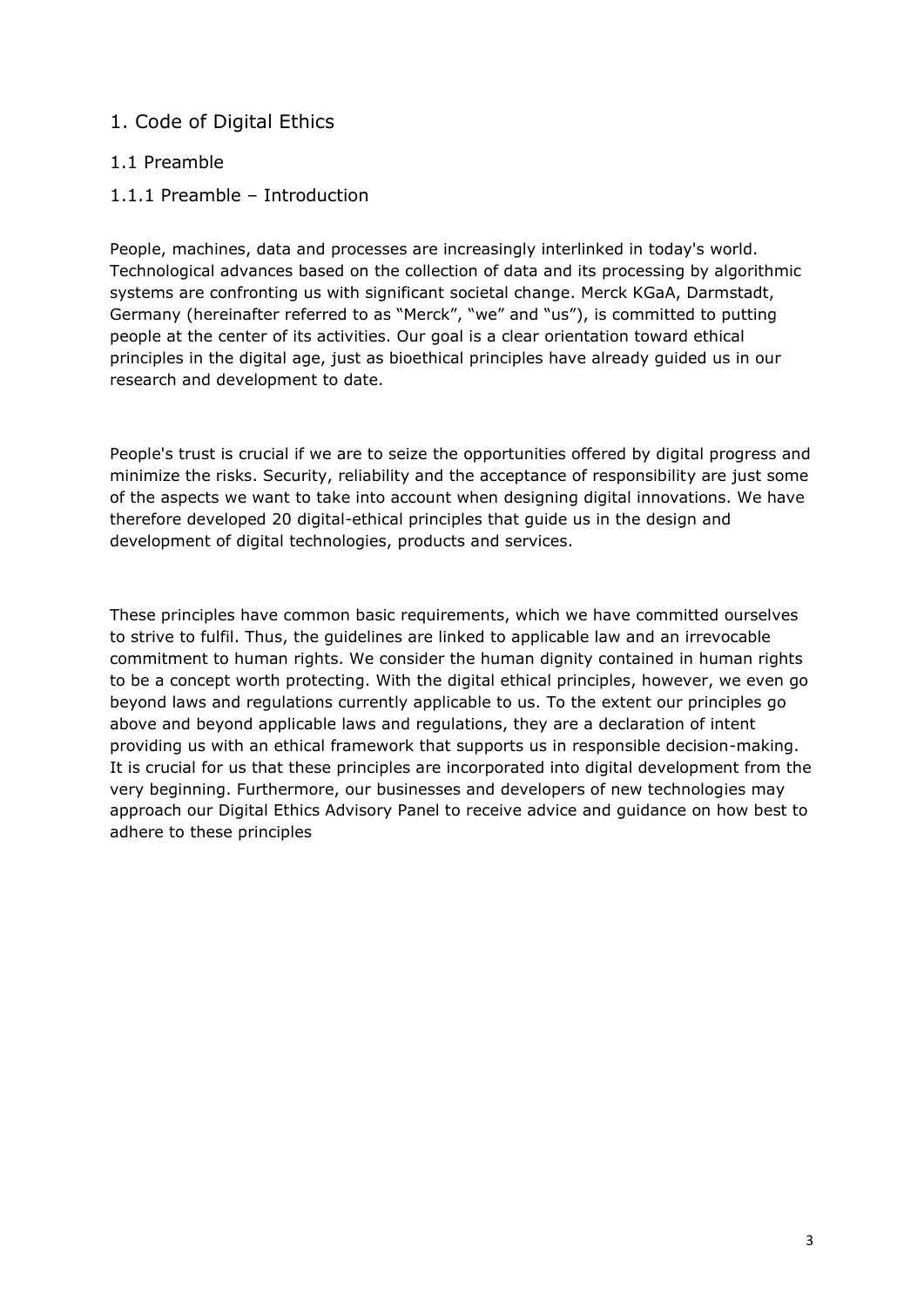# 1.1.2 Preamble – Terms of Use

The following principles, effective as of May 2021, apply to the development, commercialization, or utilization of all our digital products and processes. In practice, however, they will be of varying relevance to, for example, the various stages of development and not all principles will apply to all projects or processes. One reason for this is different reference levels of the underlying principles. Existing reference levels are data and algorithmic systems. The former focuses on digital data, which is used, for example, as a basis for machine learning. The latter looks at the architecture and dynamics of data-processing algorithmic systems.

The two perspectives apply to the design, application and use of data and algorithmic systems of any kind. Both reference levels also complement each other, so that a large part of the principles refers to both data and algorithmic systems. Exceptions are the principles traceability and explainability, which each refer to only one level.

Our five core principles are: autonomy, justice, beneficence, non-maleficence and transparency. Each of these principles is further defined by three subsidiary principles.

Based on our principles, we can reflect and classify our actions against the background of ethical considerations and align them accordingly.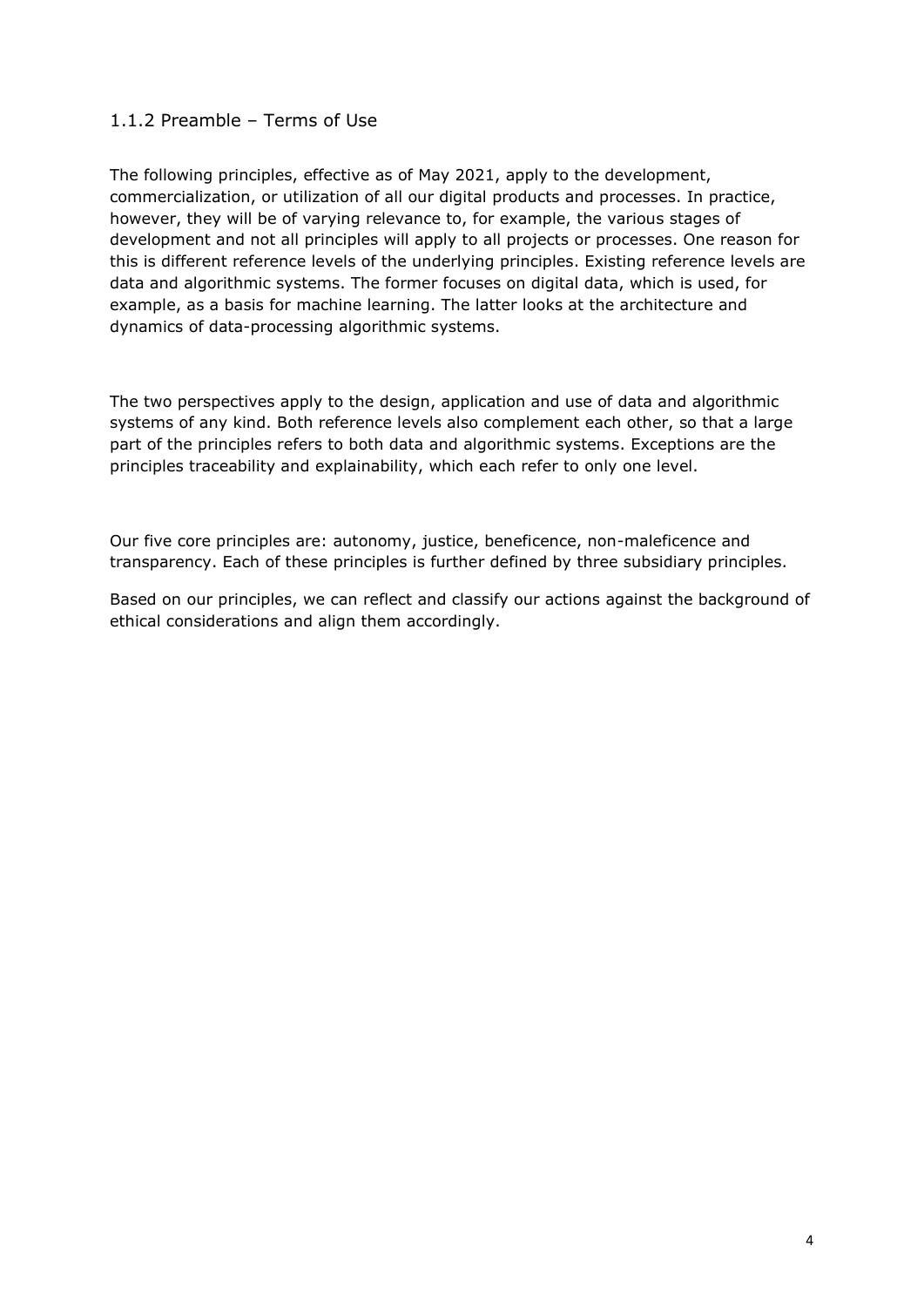# 1.2 Overview

# 1. Justice

"We stand up for justice in our digital offerings."

# 2. Autonomy

"We respect the autonomy of every single human in our digital offerings."

# 3. Beneficence

"We promote the needs and well-being of individuals and society through our digital offerings."

# 4. Non-Maleficence

"We avoid doing harm through our digital offerings."

# 5. Transparency

"We strive for the greatest possible transparency for our digital offerings."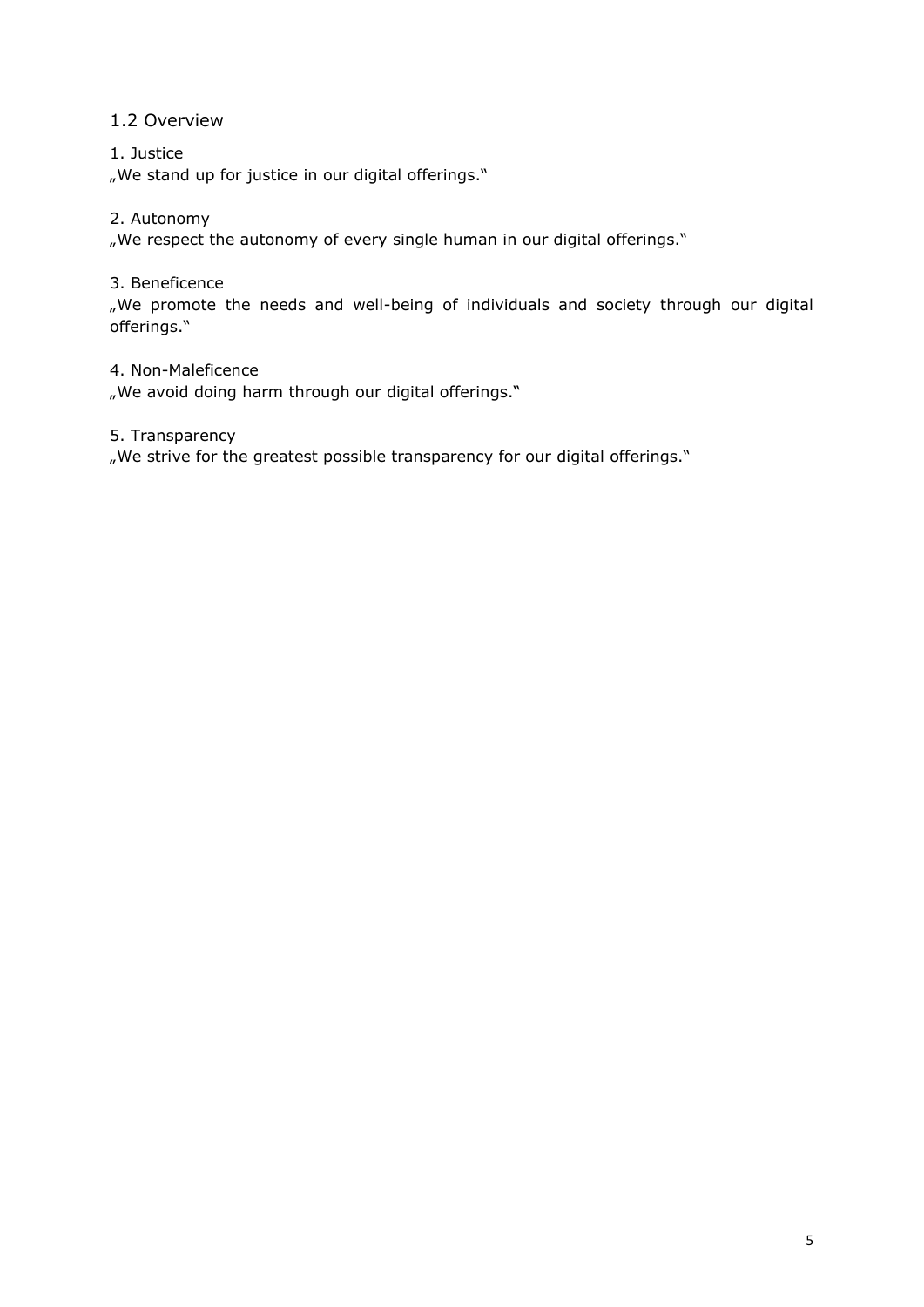# 1.3 Ethical Guidelines

# 1.3.1 Justice

#### **Justice**

"We stand up for justice in our digital offerings."

We recognize that justice is a fundamental part of human-centered digital offerings. We are committed to a fair distribution of digital resources and want to prevent discrimination in the long term. We therefore act in accordance with the three principles - *impartiality, equality* and *proportionality*.

#### Impartiality

"We actively combat prejudice in our digital offerings."

Every time data is collected and/or used, a bias may be present that leads to distortions in the results. Such a bias arises from cultural and personal prejudices, beliefs and life experiences. We are cognizant of prejudices in digital offers. To ensure that our processes minimize prejudice, we are deeply committed to involving diverse perspectives and data sources.

#### Equality

"We take measures to ensure equality in and through digital offerings."

We contribute to an equal opportunity to take social and economic benefit from the use of data and algorithms. We are committed to ensuring that the opportunity to benefit from our digital offerings is unimpeded by prejudices, preferences or other artificial and unjust barriers. We also demand the same from the digital services of third parties that we use in our own company.

#### Proportionality

"We are committed to proportionality in the collection and use of data."

We ensure that the collection and use of data is proportionate. Within data projects, data is therefore collected and used in a purposeful manner so that only necessary data is collected. Where data influences our decision-making, we recognize the limits of the meaningfulness of data and do not draw hasty and disproportionate conclusions.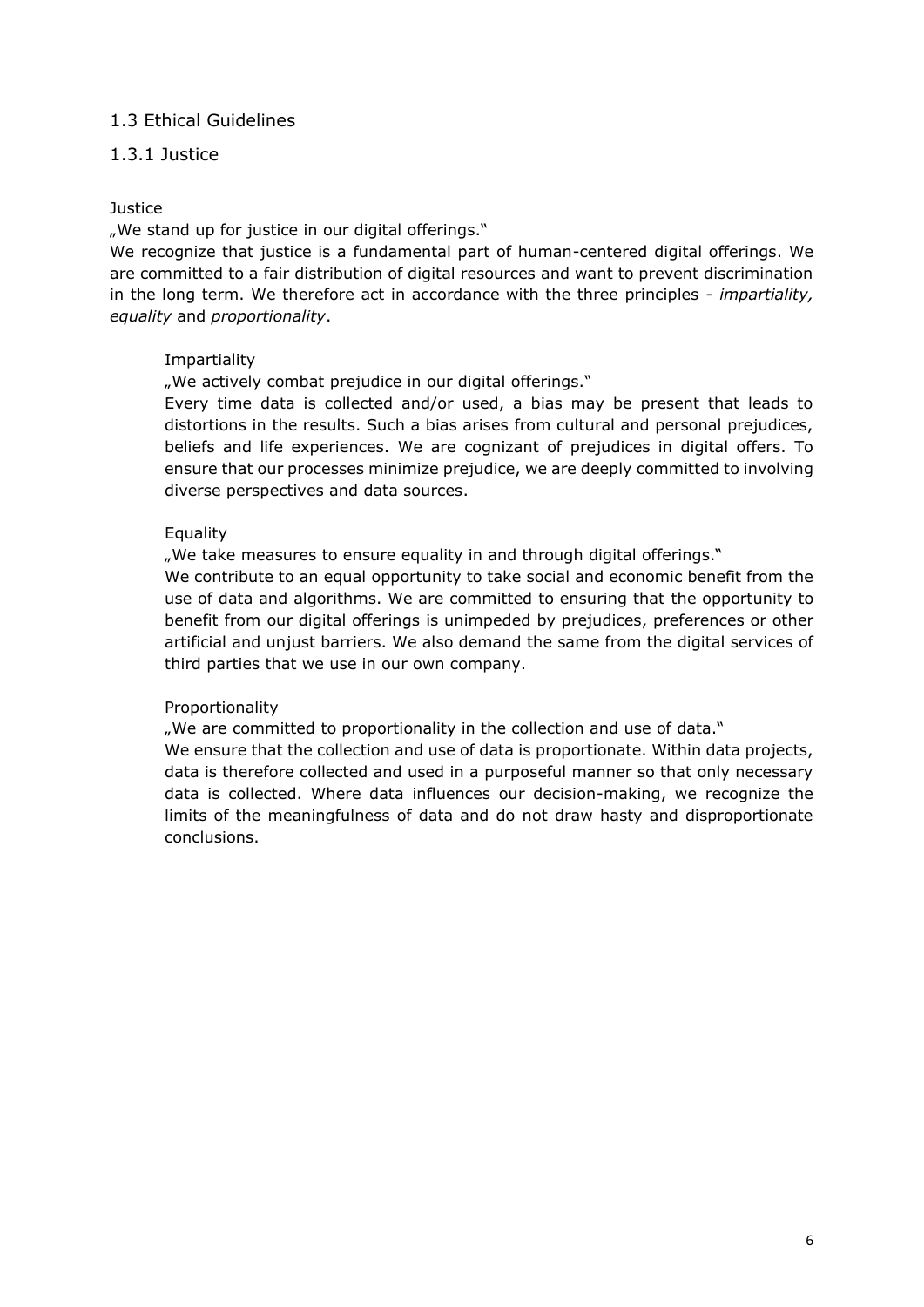# 1.3.2 Autonomy

#### Autonomy

"We respect the autonomy of every single human in our digital offerings."

We recognize that everyone has the right to live according to their own ideas and set their own goals. People should make their own decisions according to their own standards as long as this does not harm the interests of others. This also applies in the digital context when transmitting data or agreeing that data may be evaluated using an algorithm. We do not objectify human beings. The following three guidelines, based on the principles of *explainability*, *privacy* and *literacy*, guide the development of our digital services.

#### **Explainability**

"We explain our algorithmic systems."

We are convinced that algorithmic systems should be explainable. Everyone who uses or considers using our digital services should know whether they are directly or indirectly affected by an automated decision. If this is the case, we are committed to ensuring that they understand how the results of algorithm-based processes are achieved. Algorithmic systems that cannot be explained are carefully examined for their added value.

#### Privacy

"We protect the privacy of those who provide data."

We respect and protect the privacy of individuals, both during the collection of data and during interaction with our digital offerings. We therefore ensure that individuals can make sovereign decisions about the use of their data.

#### **Literacy**

#### "We promote digital literacy."

We actively promote the digital competence of those who develop, use, operate and decide on the deployment of algorithmic systems. Therefore, we provide these people with up-to-date knowledge regarding the handling of data and algorithmic systems. In addition, we support our employees in asking digital ethical questions and questioning the effects of our algorithmic systems.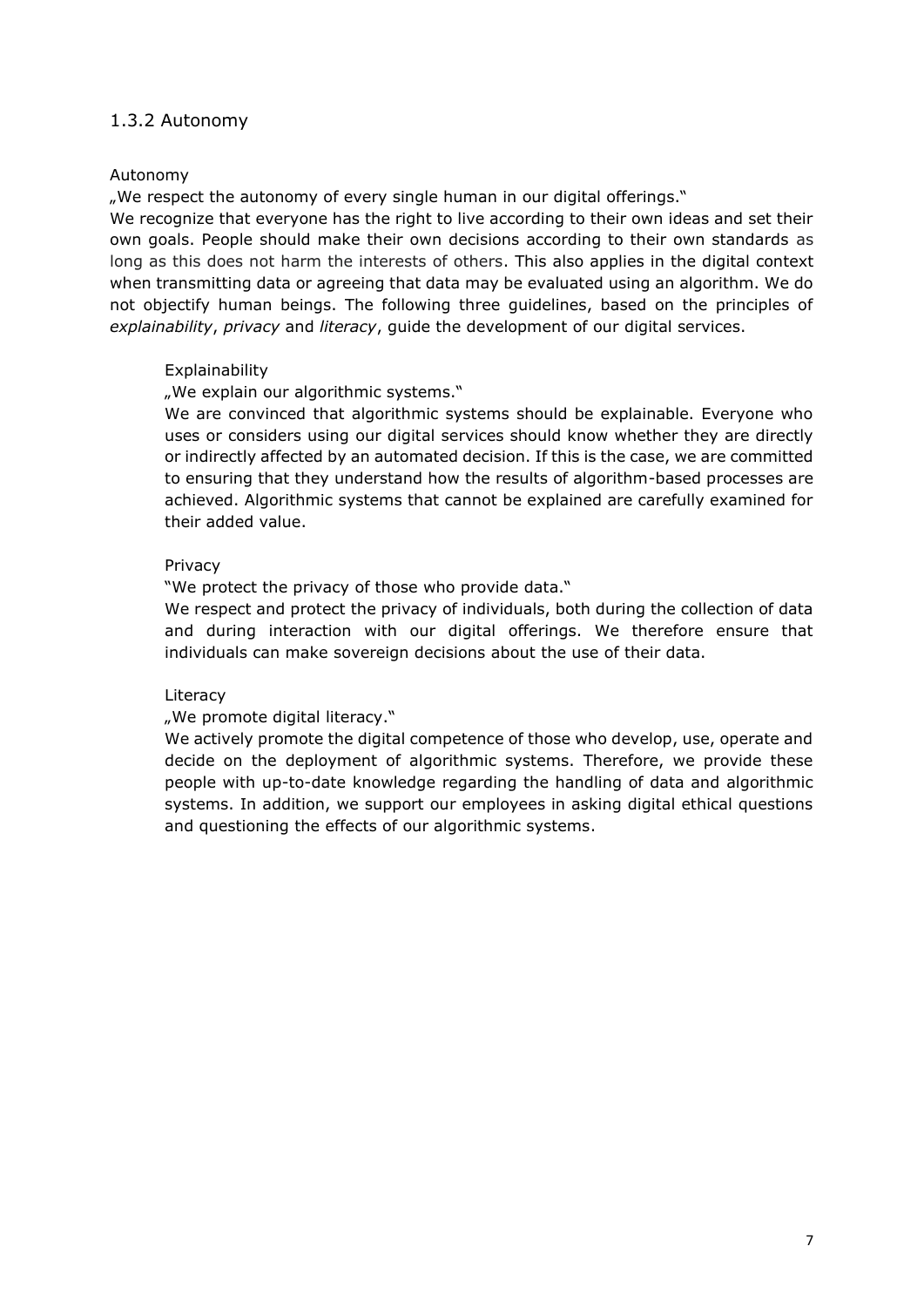# 1.3.3 Beneficence

#### Beneficence

"We promote the needs and well-being of individuals and society through our digital offerings."

We recognize that our digital offerings have the potential to promote the well-being of individuals and society. We want to achieve this positive impact short-, medium- and longterm. We want to ensure that users have clear benefits from using our data and algorithmic systems. Therefore, we act according to the following three guidelines based on the principles of *security*, *sustainability* and *responsibility*.

#### Sustainability

"We keep an eye on the impact of our digital offerings and design them to be sustainable."

We know that the decisions we make today about the use of data and algorithmic systems will have an impact on future generations. Therefore, we design our digital services in such a way that they can have a positive long-term effect on people. This includes ensuring the compatibility and readability of data for future software systems as well as a prudent and foresighted use of algorithmic systems.

#### **Security**

"We protect our algorithmic systems and the data entrusted to us."

We store and manage data in secure environments and protect it from unauthorized access. In addition, at the beginning of all our projects, we implement technical protection measures to ensure the security of data and algorithmic systems. In the case of algorithmic systems, we thoroughly check which data is included in the calculation procedures.

#### Responsibility

"We take responsibility for data and algorithmic systems."

We encourage and ensure that everyone in our company who develops, operates or decides on the use of digital services develops a sense of responsibility for working with data and algorithmic systems. We believe that responsibility can neither be delegated to an algorithmic system nor to those who provide data.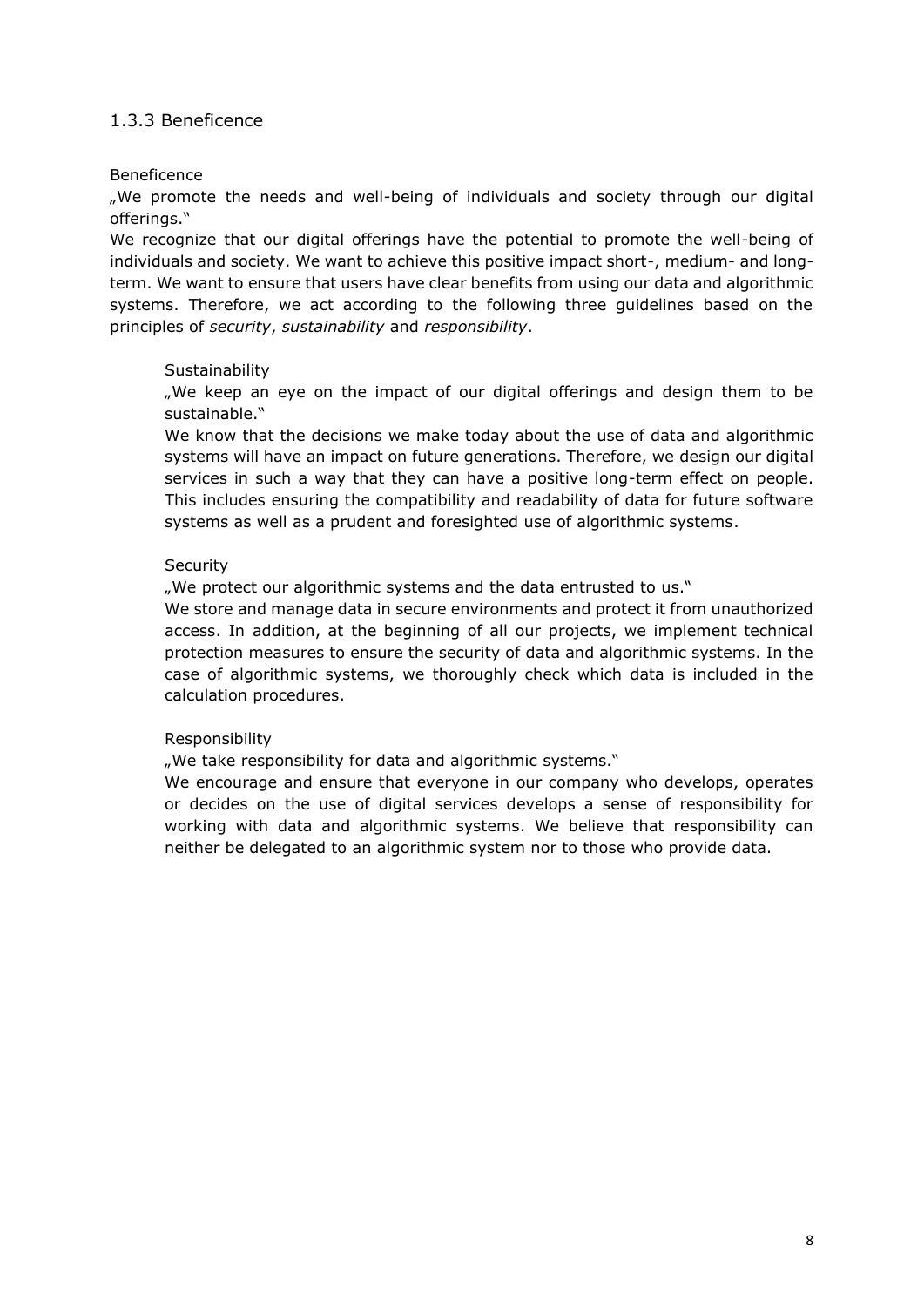# 1.3.4 Non-Maleficence

#### Non-Maleficence

"We avoid doing harm through our digital offerings."

We recognize that in many decisions regarding digital services, a compromise must be found between feasibility and potential risk. For important decisions, we thoroughly assess the advantages and disadvantages of the individual options. Humans are always at the center of this assessment. The guidelines of *reliability*, *controllability* and *accountability* help us to avoid damage.

#### Reliability

"We ensure the reliability of our digital offerings."

We are aware that the reliability of our digital services is crucial for their use. We therefore continuously ensure that the data processes and algorithmic systems we establish or use work as they should.

#### Controllability

"We maintain control over our data and algorithmic systems."

We maintain control over our data and algorithmic systems and ensure that human intervention is always possible. We actively fight against paternalistic effects of data and algorithmic systems.

#### Accountability

"We assign clear responsibilities for our digital offerings."

We create clear organisational structures for our handling of data and algorithmic systems. We ensure clear responsibilities within our processes. We do not ignore negligent behaviour and prevent it through proactive measures. In addition, we discuss this with our business partners to determine responsibilities with them as well.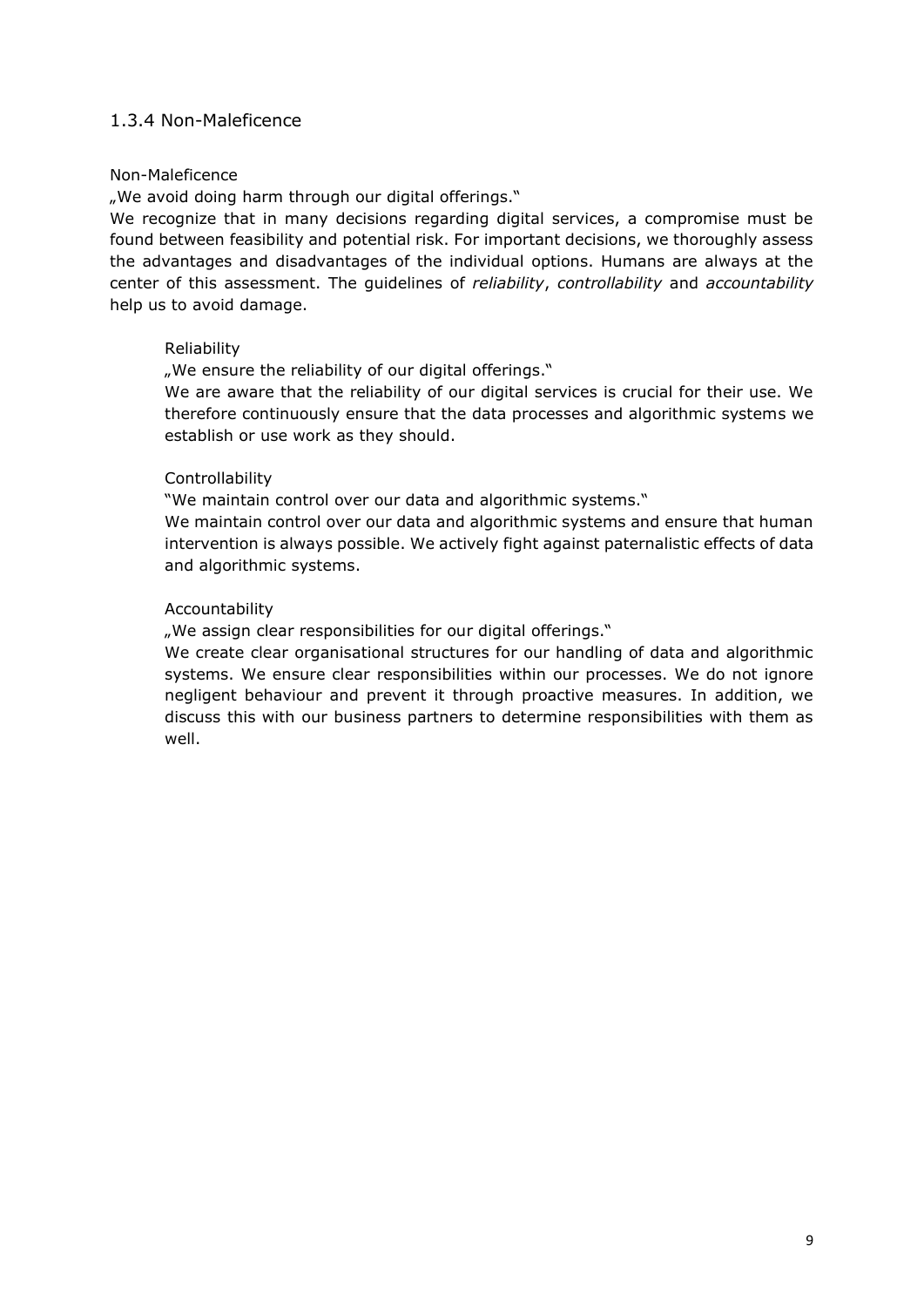# 1.3.5 Transparency

#### **Transparency**

"We strive for the greatest possible transparency for our digital offerings."

We recognize that open communication about the use of data and algorithmic systems is important. We want to inform others about our intentions and our behavior to the appropriate extent. The principles *comprehensibility*, *interactivity* and *traceability* help us to achieve transparency.

#### **Traceability**

"We are able to trace the origin of our data."

We pay attention to the origin of our data, how it is linked together in the course of our use and how it is further processed. We want the history of the data to be recordable and communicable. We are committed to using data from qualified and verified sources.

#### Interactivity

"We enable interactive communication."

We are committed to an interactive approach to the users of our digital services. We make sure that users of our digital services can contact us directly. We give users the opportunity to voice problems or concerns and we take these seriously.

#### Comprehensibility

"We ensure that our digital offerings are understandable."

We make sure that our digital offerings are understandable, and we want to explain them adequately. When interacting with the those who use our digital services or decide on their use, we pay attention to the different social and cultural backgrounds and tailor our communication accordingly.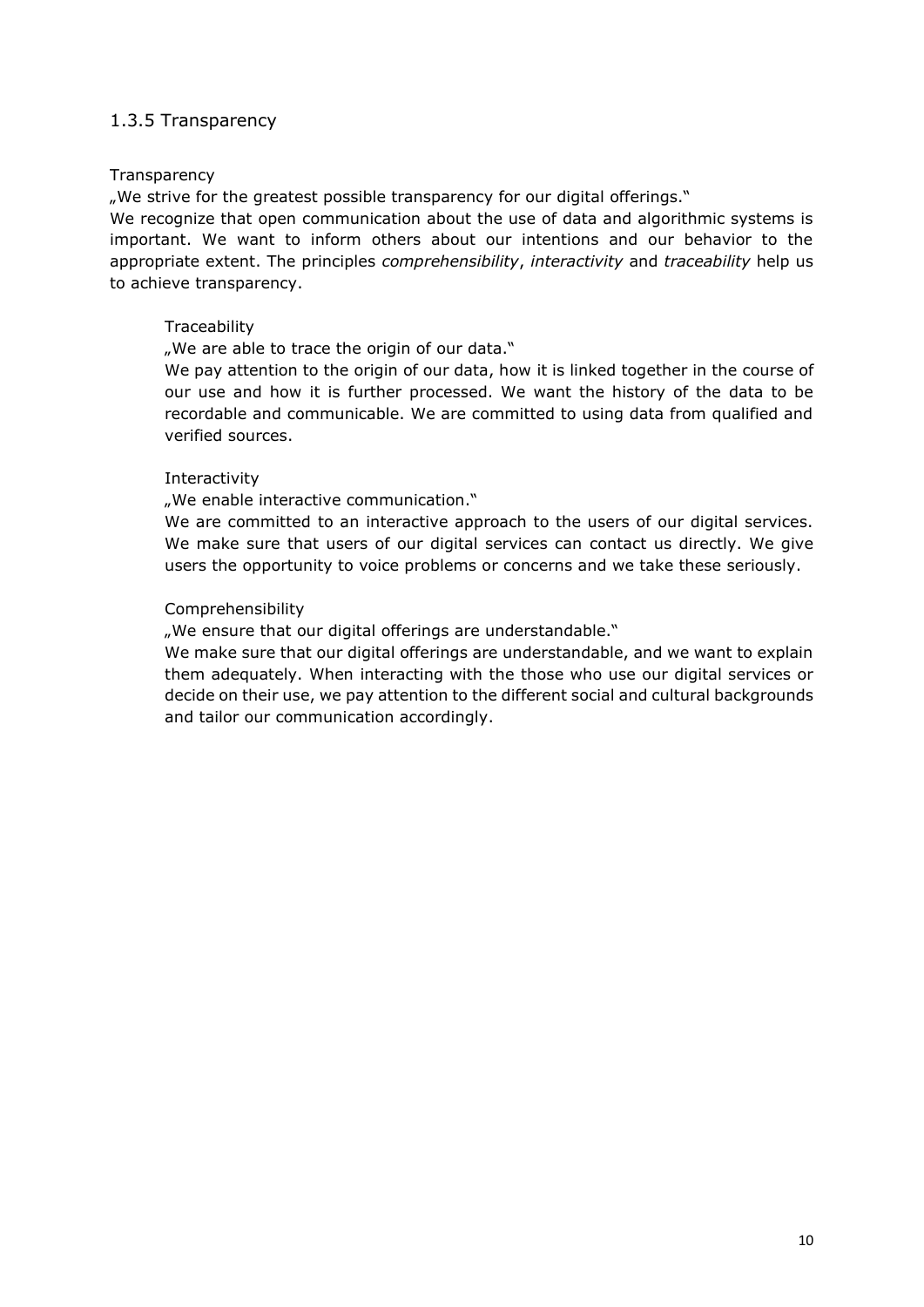# 2. Appendix

2.1 Principle Definitions

# 2.1.1 Justice

*Justice* is a core principle to which the sub-principles of *impartiality*, *equality* and *proportionality* are assigned in the context of digital solutions.

*Justice* can be understood as the moral obligation to make a fair judgement between competing claims. As such, it is about distributive fairness and respect for human rights to prevent the systematic exclusion of users or groups of users by unjustified barriers.

An injustice can occur when a person is denied his or her entitlement to a benefit without good reason or when a disproportionate burden is imposed on him or her. In the handling of data and/or algorithmic systems, for example, there is a risk that certain people will have unequal opportunity to benefit from digital solutions or will be structurally discriminated against in the collection/usage of data.

Organisations that commit themselves to the principle of *justice* have established measures to uphold the principles of *impartiality*, *equality* and *proportionality*. Therefore, they reduce prejudice in digital solutions, expose, reduce and prevent structural inequalities and build trust through the appropriate usage of data.

#### Impartiality

#### *Level of reference: Data and algorithmic systems*

In the context of digital solutions, *impartiality* means that data is collected and/or used without prejudice or discrimination. Prejudice and discrimination can result from unrecognized or ignored distortions of perception (also called bias). A bias can arise from cultural and personal prejudices, beliefs and life experiences and is also reflected in digital solutions.

The design of the data acquisition may include one or more biases. Also, the way data is processed by an algorithmic system may be distorted by the algorithmic design. For example, historical data may be based on outdated world views that are no longer valid today. In addition, the selection of criteria for data analysis by algorithmic systems can be based on unintended prejudices against certain people.

Organisations that commit themselves to the principle of *impartiality* recognize the existence of prejudices and are aware that dealing with data is not a neutral process. They therefore take specific measures to promote the inclusion of diverse perspectives and data sources.

Since promoting the sub-principle of *impartiality* actively combats prejudice in digital solutions, it contributes to preserving the core principle of *justice*.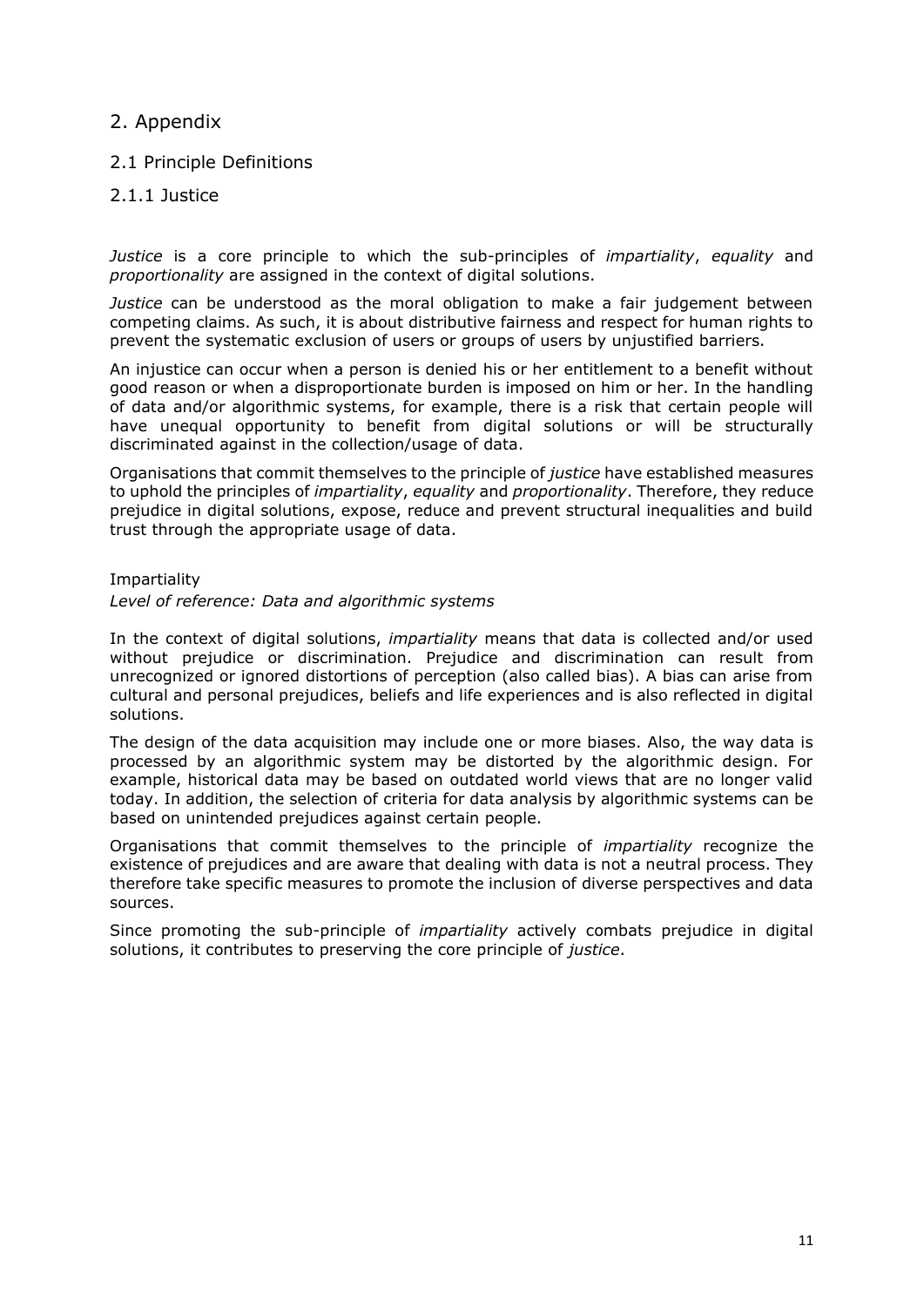# Equality *Level of reference: Data and algorithmic systems*

In the context of digital solutions, *equality* means that no one ought to be excluded from the social and economic benefits of using data and algorithmic systems based on artificial and unjust barriers.

Unequal access to digital solutions can reinforce structural inequalities at social and economic level or create new inequalities.

Organisations that commit themselves to the principle of *equality* strive to ensure that unjustified structural barriers that determine who can benefit from digital solutions are identified, reduced, or prevented. Therefore, attention is paid to the issue of accessibility – for example, by providing high-contrast presentations or read aloud elements.

Since the promotion of the principle ensures *equality* in and through digital solutions, it contributes to preserving the core principle *justice*.

Proportionality *Level of reference: Data and algorithmic systems*

In terms of digital solutions, *proportionality* refers firstly to the extent to which data is collected and secondly to the limitations of data regarding their interpretability by algorithmic systems.

A risk in the use of data is that data collected today may be used for unforeseen purposes in the future. Unnecessary or excessive collection of data increases that risk of misuse.

Organisations that commit themselves to the principle of *proportionality* firstly only collect the data necessary to achieve their objectives. Secondly, they are aware of what data is processed in algorithmic systems to avoid disproportionate conclusions. To ensure that data is used proportionately, organisations document their entire process within the data chain.

Since promoting the sub-principle of *proportionality* ensures a fair use of digital resources, it contributes to preserving the core principle of *justice*.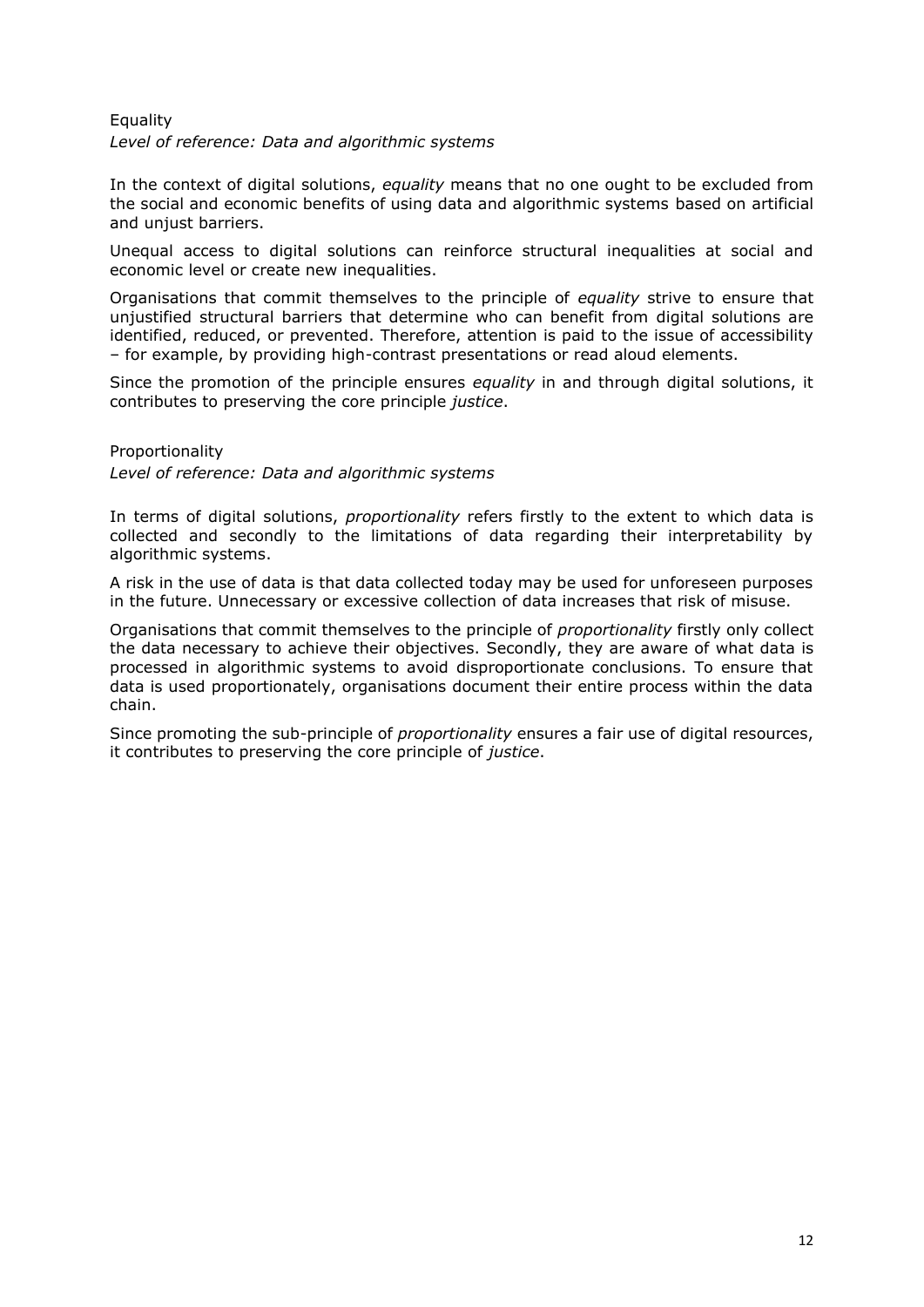# 2.1.2 Autonomy

*Autonomy* is a core principle to which the sub-principles *explainability, privacy* and *literacy* are assigned in the context of digital solutions.

*Autonomy* has its origin in the ability of people to develop their own ideas of a good life and to pursue goals in a self-determined way. Accordingly, every human being has the right to make his own decisions and to act according to his own standards as long as this does not harm the interests of others.

When *autonomy* is restricted, the human can become objectified. In the context of digital solutions, this danger exists both in the collection and processing of personal data and in automated decision making by algorithms.

Organisations committed to the principle of *autonomy* have established measures to uphold the principles of *explainability, privacy* and *literacy.* To this end, they explain their algorithmic systems, respect the status of personal information and support users in acquiring user skills.

#### Explainability *Level of reference: Algorithmic systems*

In the context of digital solutions, *explainability* means that users can understand how the results of algorithm-based processes are achieved. If this principle is not respected, there is a risk of restricting the right of self-determination and, as a consequence, of a growing mistrust towards algorithmic systems and organisations using them.

Organisations committed to the principle of *explainability* ensure that users know the reason for their decision wherever they are directly or indirectly affected by automated decisions. For example, in the application of an algorithmic system, it is understood which data are linked together to achieve the corresponding result. In addition, users receive sufficient information about the models used and the architecture of the algorithmic system.

Since promoting the sub-principle of *explainability* enhances the decision-making capacity of individuals, it contributes to preserving the core principle of *autonomy*.

Privacy *Level of reference: Data*

In the context of digital solutions, *privacy* refers to information about, for example, an individual's family, friends, health and financial circumstances.

Respect for *privacy* means that each user is able to determine what information is shared with others. This concerns information originally provided by the user as well as information generated about the user in the course of his/her interaction with digital solutions. Otherwise, there is a risk, for example, that users may feel that their *privacy* is being invaded.

Organisations committed to the principle of *privacy* respect and guarantee privacy at every stage of the data chain: whether at the beginning when determining the type of processing or at the time of processing within the data chain. This is where measures such as anonymization of personal data, the use of synthetic data or software dashboards to control privacy settings by users come into play.

Since the promotion of the sub-principle of *privacy* recognises the self-determination of the user, it contributes to preserving the core value of *autonomy*.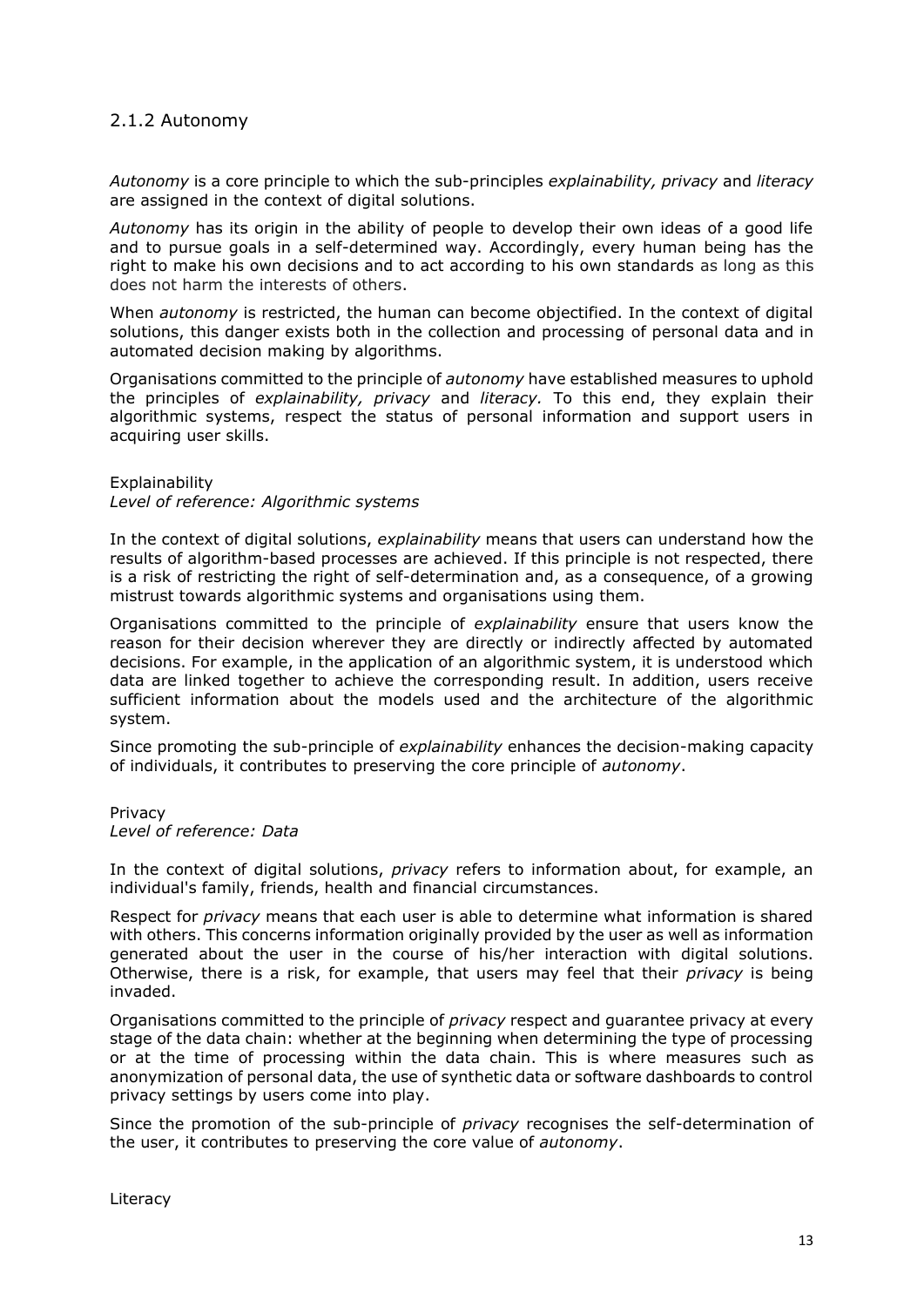#### *Level of reference: Data and algorithmic systems*

In the context of digital solutions, *literacy* means sufficiently educating users about digital solutions. The goal of the sub-principle differs in terms of whether the users are external to the organisation or internal to the organisation.

For the former, *literacy* means imparting knowledge of data and algorithms to help them build user competence. This user competence enables the risks and opportunities of digital technologies to be generally understood. If *literacy* is not ensured, there is a risk that organisations will exploit their users. Organisations committed to the principle of *literacy* share knowledge and publicize the social and ethical implications of digital solutions.

Within the organisation, *literacy* means ensuring and promoting the competence and qualification of employees in dealing with digital solutions. Those who develop, use, operate or decide on the deployment of algorithmic systems need a sufficient understanding of how these systems work and their possible (ethical) implications. Otherwise, there is a risk of improper use and misinterpretation of data and algorithmic systems. Organisations committed to the principle of *literacy*, for example, provide competence-building measures such as training, further education, and certification of employees.

Since promoting the sub-principle of *literacy* enables users to make informed choices and encourages critical reflection by staff and decision-makers, it contributes to maintaining the core principle of *autonomy*.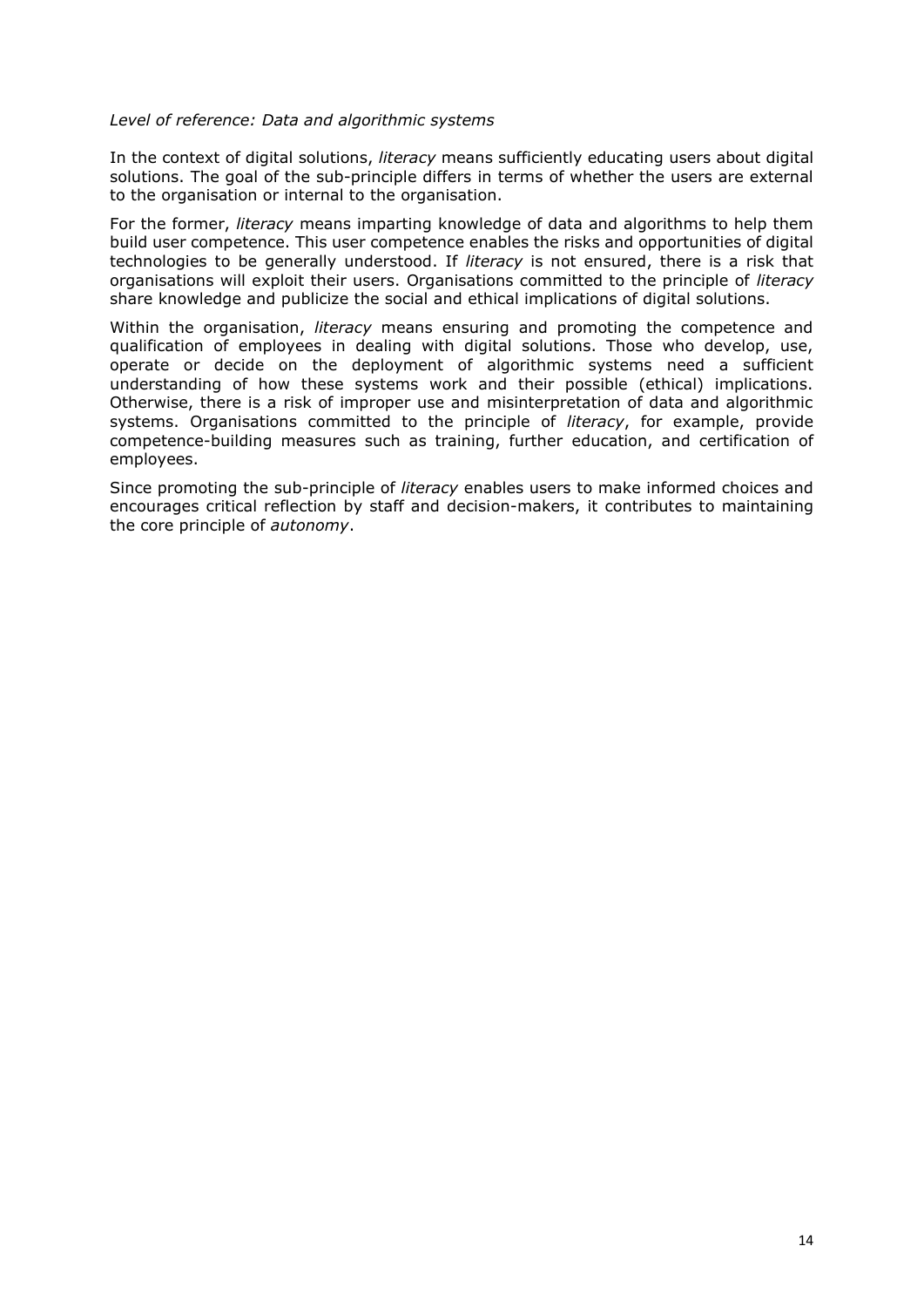# 2.1.3 Beneficence

*Beneficence* is a core principle to which the sub-principles of *security, sustainability* and *responsibility* are assigned in the context of digital solutions.

*Beneficence* has its origin in the demand to promote the needs and well-being of individuals and society through action.

If this is not the main motive for developing and using digital solutions, there is a risk that organisations will lose the opportunity to make a positive impact on society. In addition, trust in digital solutions can be permanently lost.

Organisations committed to the principle of beneficence have established measures to uphold the principles of *safety*, *sustainability*, and *responsibility*. To this end, they protect data and algorithmic systems from unauthorized interference, set long-term goals and prevent negative effects by promoting individual attention to ethically questionable situations.

**Sustainability** *Level of reference: Data and algorithmic systems*

In the context of digital solutions, *sustainability* means keeping in mind their transformative and long-term effects on the individual and society.

Certain developments in the field of data and algorithmic systems that were started with good intentions may have a negative impact on individuals and society in the future. Another aspect of *sustainability* concerns the long-term availability of data. Data is supposed to be available as digital resources for future generations.

Organisations committed to the principle of *sustainability* regularly review the potential impact of their data and algorithmic systems. They also recognize data as a digital resource. Data is stored in formats that are conducive to collaboration and sharing.

Because by promoting the sub-principle of *sustainability*, digital solutions are designed to improve people's lives in the long term, it contributes to preserving the core principle of *beneficence*.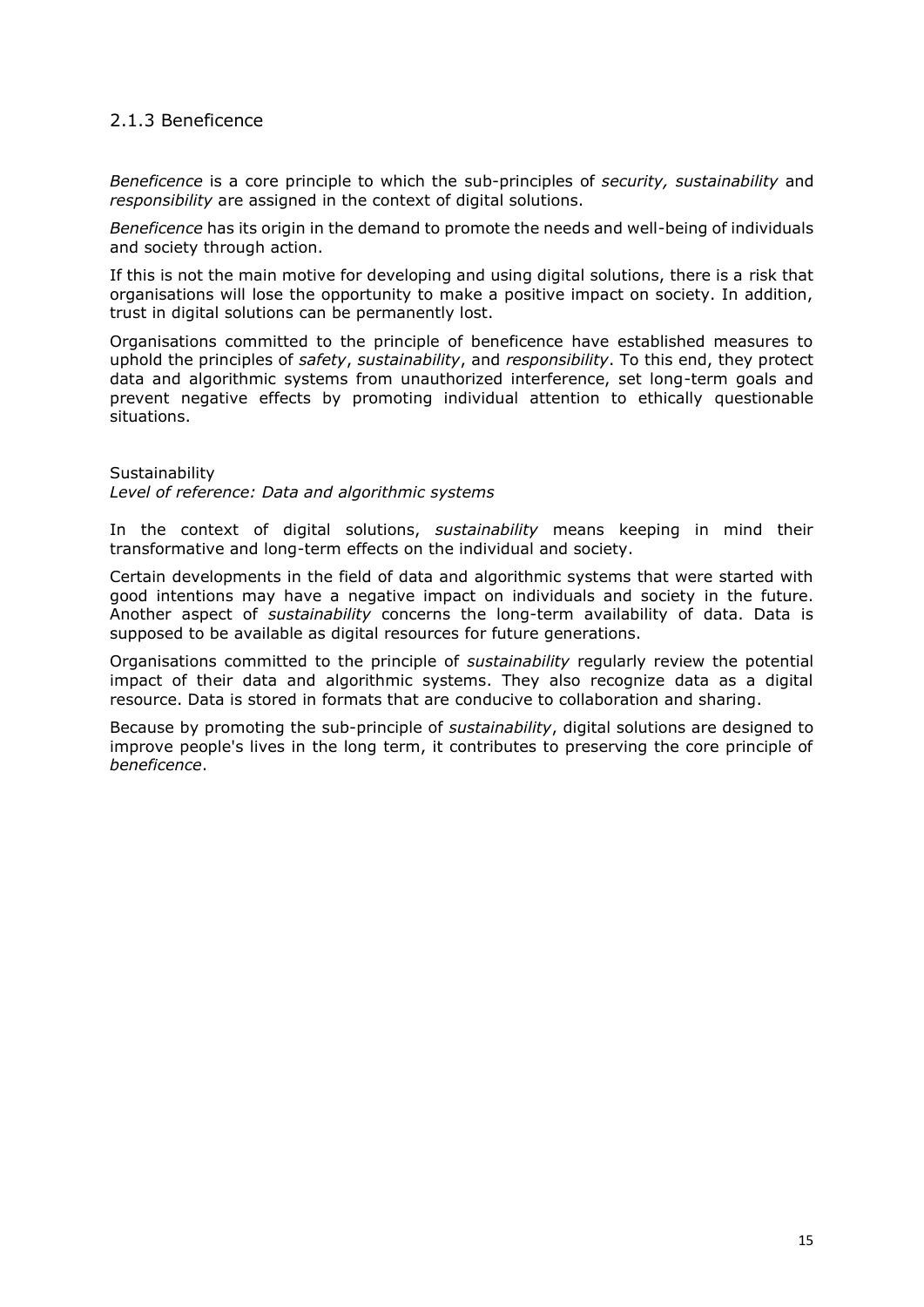#### **Security** *Level of reference: Data and algorithmic systems*

In the context of digital solutions, *security* means that organisations take measures to protect data and algorithmic systems against attacks, unauthorised access, and manipulation.

The special nature of algorithmic systems, especially in the form of self-learning systems, raises further security aspects that organisations take into account. For example, the robustness against hostile input data must be strengthened and the manipulation of selflearning systems has to be prevented.

Organisations committed to the principle of *security* use active protection measures for data and algorithmic systems. Such protective measures are, for example, the strict control of the allocation of access rights or the renunciation of an insecure Internet connection when using algorithmic systems.

Since promoting the sub-principle of *security* minimizes risks and dangers of authorized access to data and thus creates added value for individuals and society, it contributes to maintaining the core principle of *beneficence*.

#### Responsibility *Level of reference: Data and algorithmic systems*

In the context of digital solutions, *responsibility* means that members of an organisation are aware of the potentially negative impact of their technology on society. They are able to take *responsibility* for them and efforts to limit them.

*Responsibility* can neither be transferred to the algorithmic system nor to those who provide data. Otherwise, there is a risk of potentially negative impacts of technology being overlooked and thereby creating a general uncertainty regarding digital offerings.

Organisations committed to the principle of responsibility empower those who responsibly develop, operate, or decide on the deployment of digital solutions. This can be done, for example, through qualification measures.

Since promoting the sub-principle of responsibility actively encourages members of the organisation to point out potential risks, it contributes to preserving the core principle of *beneficence*.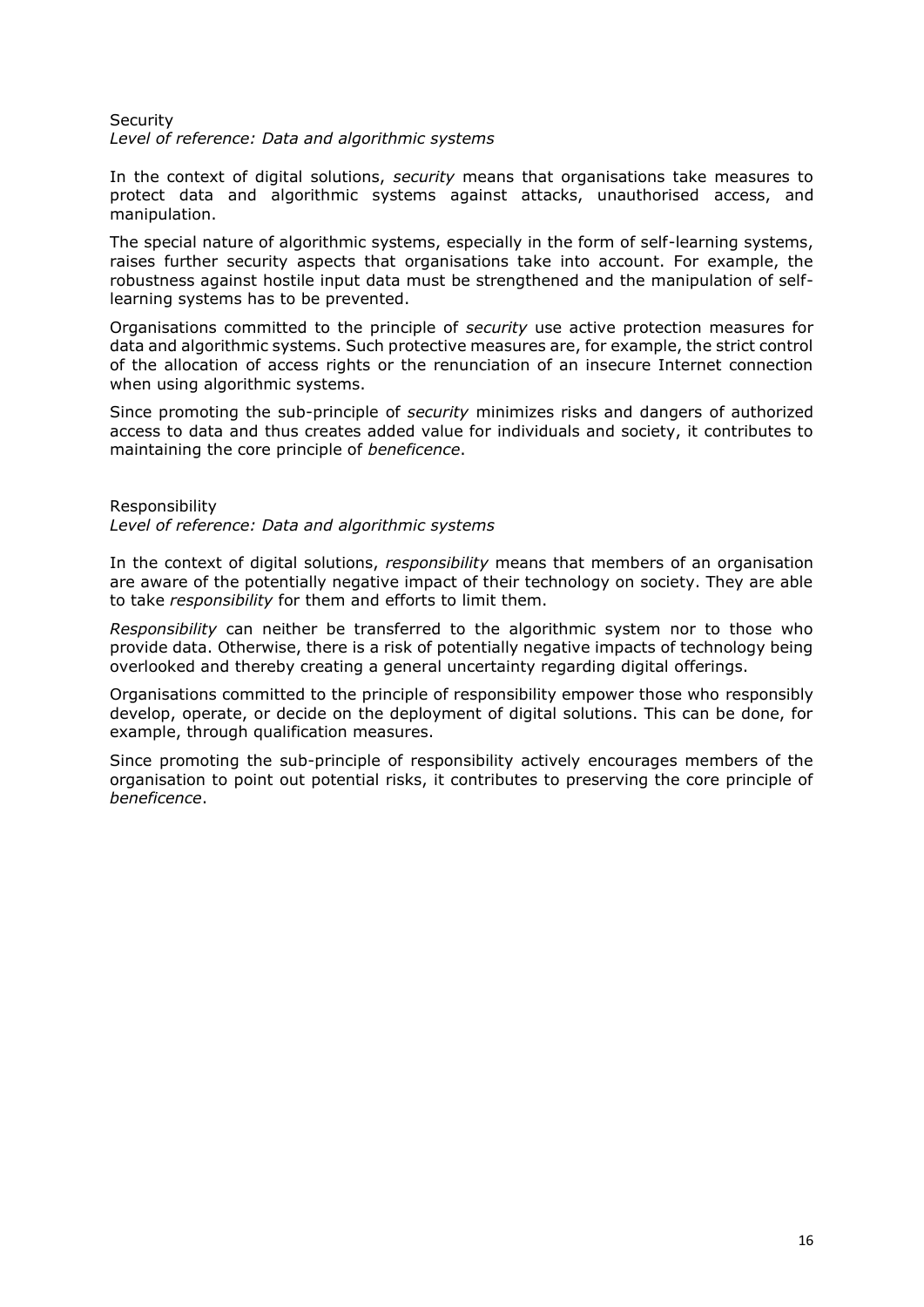# 2.1.4 Non-Maleficence

*Non-maleficence* is a core principle to which the sub-principles *reliability, controllability* and *accountability* are assigned in the context of digital solutions.

*Non-maleficence* means avoiding harm to people or minimising risks. In the development of digital solutions, compromises are made with regard to the advantages and disadvantages for the people concerned. Many factors can influence a compromise, but the protection of people always takes priority over all considerations of usefulness.

If compromises are not based on the principle of *non-maleficence*, there is a risk, for example, that some users will be disadvantaged or even harmed by new digital solutions.

Organisations committed to the principle of *non-maleficence* have established measures to uphold the principles of *reliability*, *controllability*, and *accountability*. To do this, they deliver on the promises made within digital solutions, they ensure that a human being has ultimate control over data and algorithmic systems, and that an internal authority structure is provided.

#### Reliability

*Level of reference: Data and algorithmic systems*

In the context of digital solutions, the sub-principle of *reliability* means that warranted characteristics and performance are actually fulfilled by such solutions.

If the principle of *reliability* is not actively promoted, there is a risk that potentially harmful impacts of digital solutions cannot be adequately anticipated or avoided, which also leads to a long-term loss of trust in digital solutions in general or in the organisation providing them.

Organisations committed to the principle of *reliability* regularly check the constancy within their data chain and algorithmic systems. One measure to ensure *reliability* is, for example, the regular execution of planned queries to the system. The queries are structured according to the guaranteed characteristics and performance.

Since promoting the sub-principle of reliability supports the safe functioning of digital solutions, it contributes to maintaining the core principle of *non-maleficence*.

#### Controllability

*Level of reference: Data and algorithmic systems*

In the context of digital solutions, the *controllability* sub-principle refers to the fact that humans always have ultimate control over data and algorithmic systems.

If *controllability* is not credibly guaranteed, the risk increases that unintended harms cannot be prevented by human agency. It may also become more difficult for organisations to obtain data in the future.

Organisations committed to the principle of *controllability* ensure that they know exactly what data is stored where and who has access to it. Organisations that use algorithmic systems do not use systems whose functionality is so complex that they cannot be changed by human intervention. For example, it should always be possible to stop algorithmic systems.

Since with the promotion of the sub-principle *controllability* paternalistic effects of data and algorithmic systems are reduced, it contributes to preserving the core principle of *nonmaleficence*.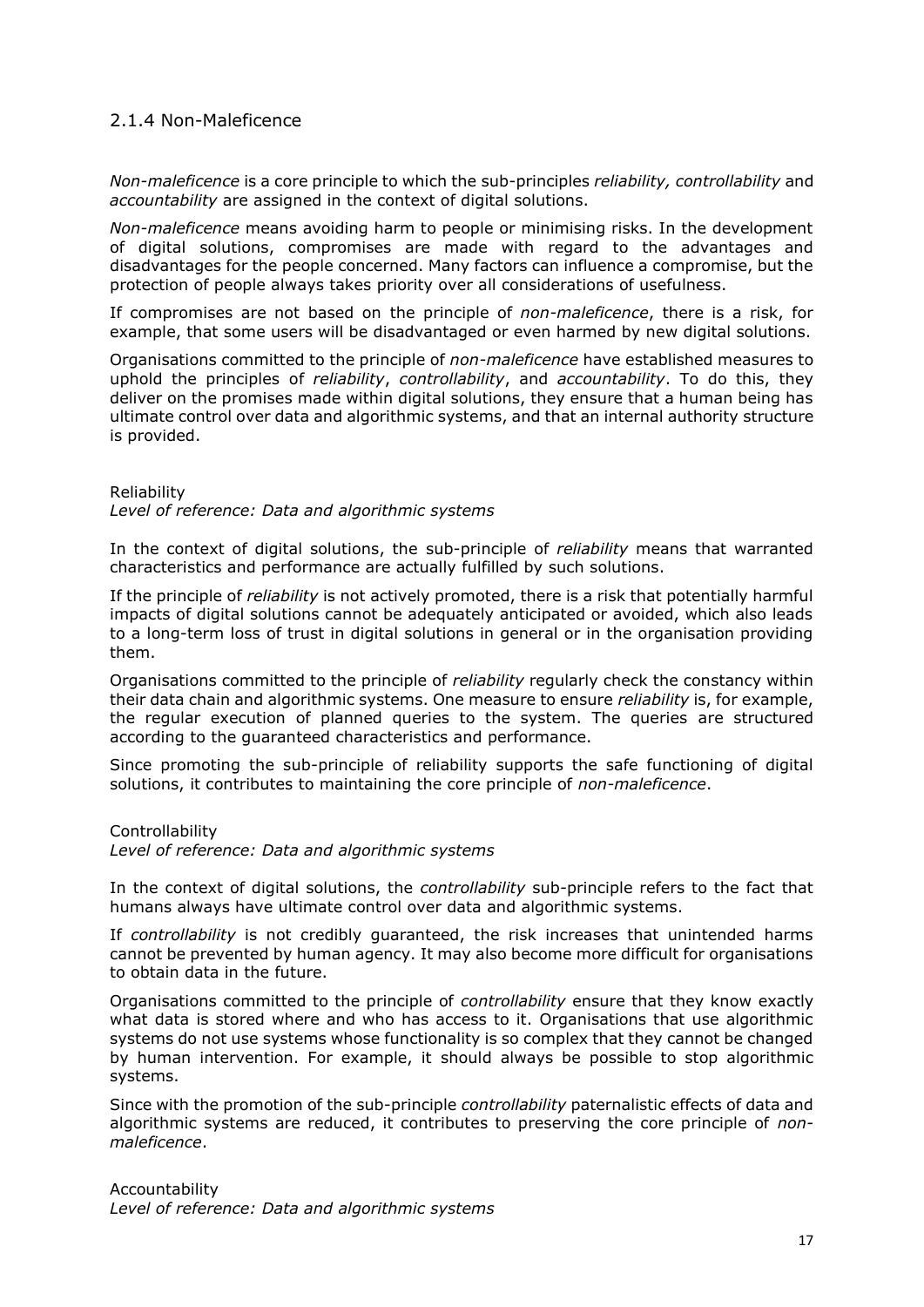In the context of digital solutions, *accountability* means always ensuring that the actions of a person, a group of persons or an organisation can be clearly attributed to data and algorithmic systems.

If the principle of *accountability* is not taken into account, there is a risk that unstructured processes may arise. These unstructured processes invite the occurrence of misconduct or the misconduct remains undetected.

Organisations committed to the principle of *accountability* define short, medium and longterm strategies. The organisation itself and other parties involved take combined actions to ensure *accountability*. To ensure this, for example, an ethics board can be established to discuss critical cases and assess *accountability*.

Since promoting the sub-principle of *accountability* exposes potential organisational shortcomings, it contributes to maintaining the core principle of *non-maleficence*.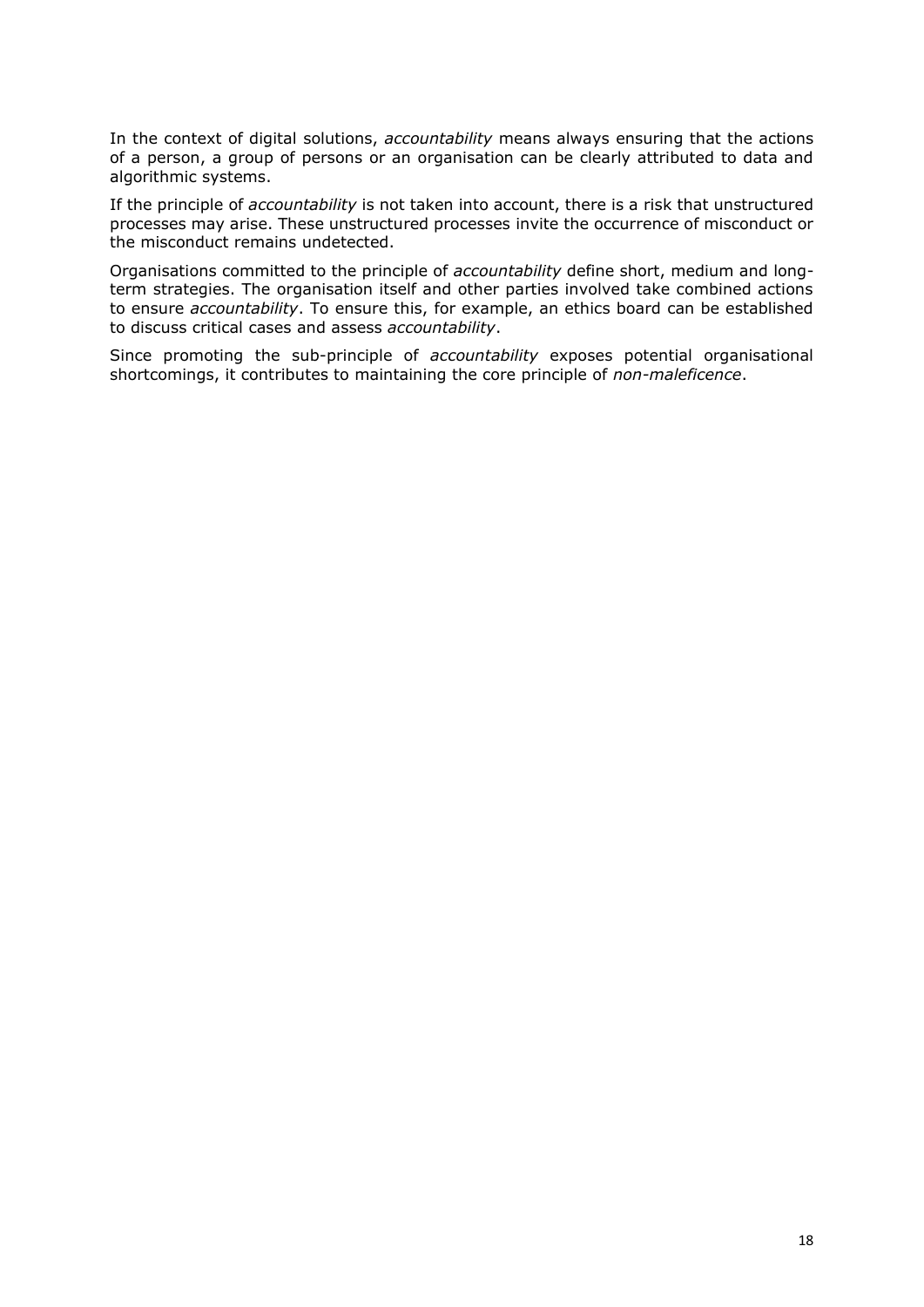# 2.1.5 Transparency

*Transparency* is a core principle, to which the sub-principles *comprehensibility*, *interactivity* and *traceability* are assigned in the context of digital solutions.

As such, *transparency* refers to the extent to which access is granted to information about the underlying intentions or behaviour of an organisation. This is done either through the digital solutions themselves or through communication channels of the organisation.

A certain minimum level of *transparency* is necessary so that users are adequately informed about the consequences of using digital solutions and can make full use of them. If this minimum level is not maintained, a person cannot exercise the right to selfdetermination. As a consequence, there is an imminent risk of loss of trust in the product or service and/or the organisation and/or ultimately in digital solutions in general.

Organisations that commit themselves to the principle of *transparency* have established measures to maintain the sub-principles of *comprehensibility, interactivity* and *traceability*. In this way, users are informed about the results and possible consequences of digital solutions in an appropriate manner. They also give individuals the opportunity to interact with the organisation in various ways. Finally, organisations pay attention to where certain data comes from, how it is brought together and how it is processed.

**Traceability** *Level of reference: Data*

In the context of digital solutions, the principle of *traceability* refers to the fact that attention is paid to where the data comes from, how it is brought together and how it is further processed. The aim of *traceability* is therefore to identify and trace the origin of data in a data chain.

If the *traceability* of data is not ensured, there is a risk that data of inferior quality will be processed and/or that linked data sets can no longer be clearly separated, possibly leading to outcomes of inferior quality with the potential to harm others.

Organisations that commit themselves to the principle of *traceability* undertake to use only data from qualified and verified sources and to trace any changes to the data. The latter can be ensured, for example, by means of comprehensive documentation.

Since the results of data processing can be defended or challenged on a sound basis by promoting the sub-principle of *traceability,* it contributes to preserving the core principle of *transparency*.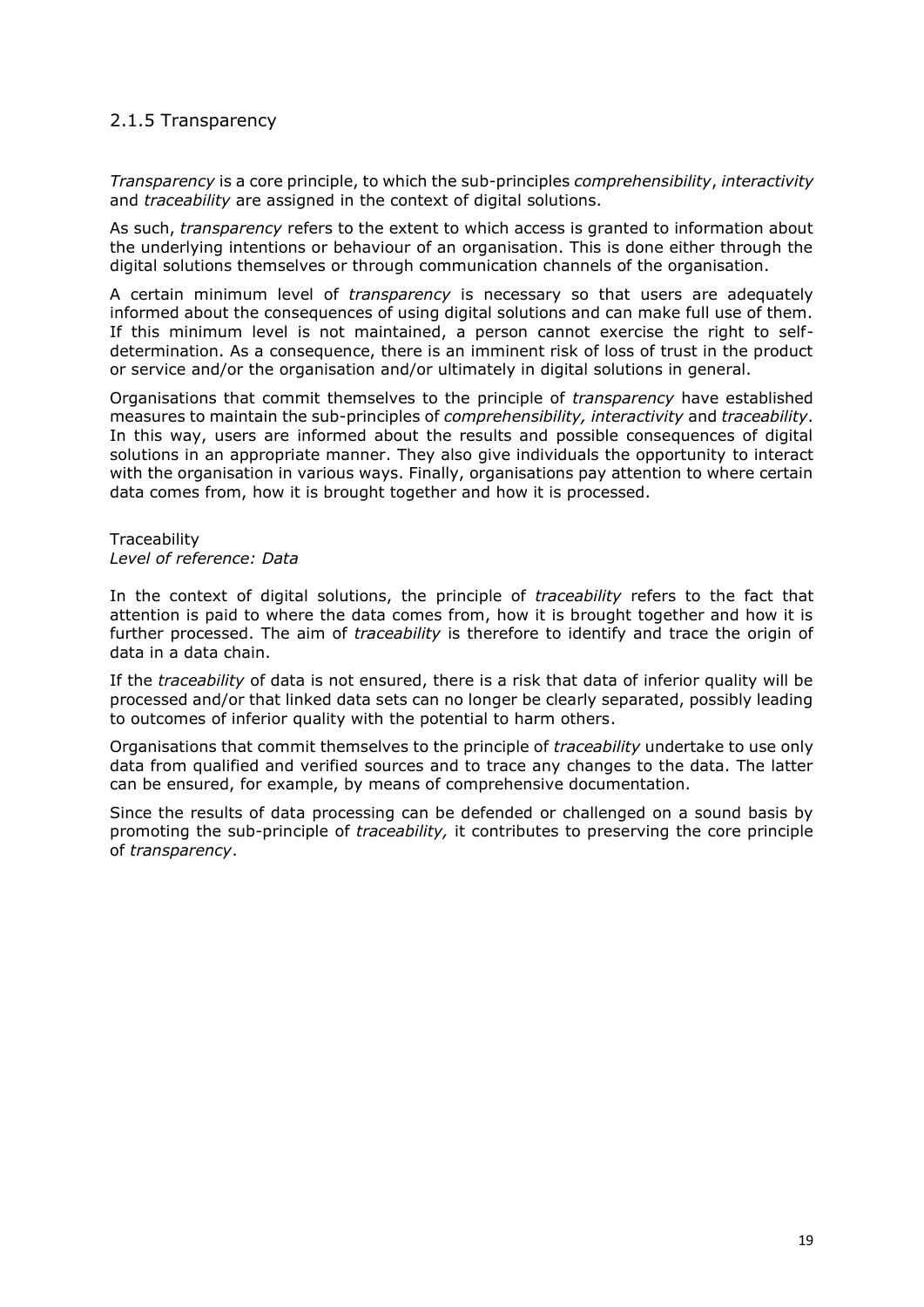#### Interactivity *Level of reference: Data and algorithmic systems*

In the context of digital solutions, the sub-principle of *interactivity* refers to interpersonal and human-machine-interaction. 'Interpersonal' means that there is direct communication between at least two people about data and algorithmic systems. Human-machineinteraction refers to the extent to which a person can influence or adapt a digital solution.

A lack of interaction increases the risk of critical issues being overlooked. There is also a risk that users are forced into a passive role in which their perspectives are not considered.

Organisations that commit themselves to the sub-principle of *interactivity* ensure sufficient communication in different ways. For example, they implement various simple and lowthreshold communication channels (customer hotline, customer chat, e-mail, etc.). Another example are certain setting options within the digital solution.

Since users of digital solutions are given the opportunity to ask questions and also raise concerns by promoting the sub-principle of *interactivity*, it contributes to preserving the core principle of *transparency*.

Comprehensibility *Level of reference: Data and algorithmic systems*

In the context of digital solutions, *comprehensibility* means that processes and effects are communicated in a clear and easy-to-understand way. Otherwise, there is an imminent risk that they will be not understood or misunderstood.

Organisations that commit themselves to the principle of *comprehensibility* actively promote credible communication. They take into account the different backgrounds of those who use, develop, operate or decide on the deployment of digital solutions. For example, comprehensive explanatory texts or videos can provide the user with sufficient information to handle the digital solutions responsibly. In this way, organisations additionally support an informed public debate.

Since promoting the sub-principle of *comprehensibility* makes users aware of the functionalities of digital solutions, it contributes to preserving the core principle of *transparency*.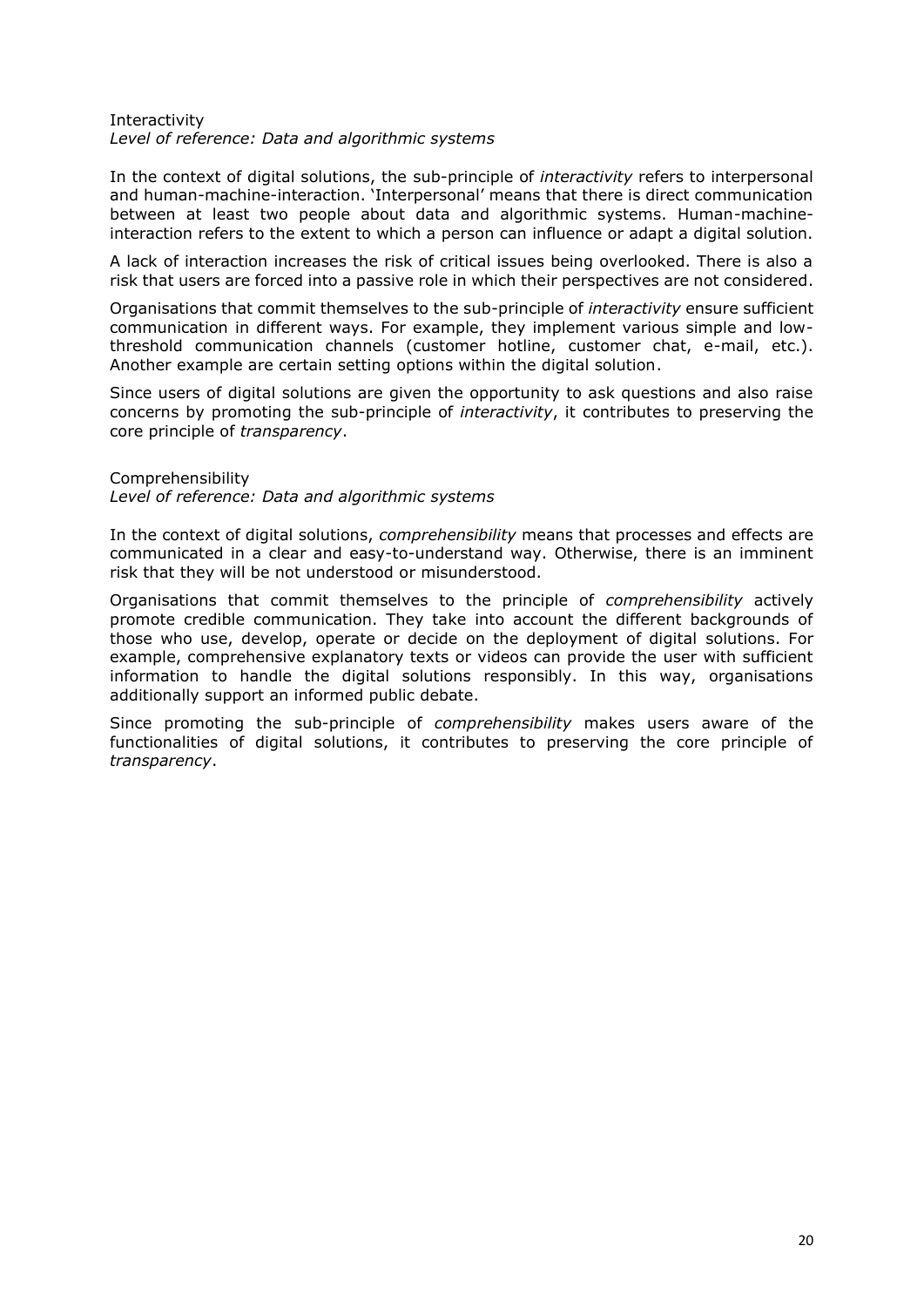# 2.2 Bibliography

Underlying Guidelines (Excerpt)

Accenture (2016): *Universal Principles of Data Ethics*. URL: [https://www.accenture.com/\\_acnmedia/pdf-24/accenture-universal-principles-](https://www.accenture.com/_acnmedia/pdf-24/accenture-universal-principles-data-ethics.pdf)

[data-ethics.pdf](https://www.accenture.com/_acnmedia/pdf-24/accenture-universal-principles-data-ethics.pdf) Last access: 25.03.2020.

ADEL (2017): *Algorithm Data Ethics Label*. URL: [http://www.adel-label.com/adel/la](http://www.adel-label.com/adel/la-demarche/)[demarche/](http://www.adel-label.com/adel/la-demarche/) Last access: 25.03.2020.

Agency for Digital Italy (2018): *AI White Paper*. URL: [https://ai-white](https://ai-white-paper.readthedocs.io/en/latest/doc/raccomandazioni.html)[paper.readthedocs.io/en/latest/doc/raccomandazioni.html](https://ai-white-paper.readthedocs.io/en/latest/doc/raccomandazioni.html) Last access: 25.03.2020.

AI4People (2018): *Ethical Framework for a Good AI Society: Opportunities, Risks, Principles, and Recommendations*. URL: [https://www.eismd.eu/wp](https://www.eismd.eu/wp-content/uploads/2019/11/AI4People%E2%80%99s-Ethical-Framework-for-a-Good-AI-Society_compressed.pdf)[content/uploads/2019/11/AI4People%E2%80%99s-Ethical-Framework-for-a-](https://www.eismd.eu/wp-content/uploads/2019/11/AI4People%E2%80%99s-Ethical-Framework-for-a-Good-AI-Society_compressed.pdf)[Good-AI-Society\\_compressed.pdf](https://www.eismd.eu/wp-content/uploads/2019/11/AI4People%E2%80%99s-Ethical-Framework-for-a-Good-AI-Society_compressed.pdf) Last access: 25.03.2020.

BertelsmannStiftung & iRights.Lab (2019): *Algo.Rules – Regeln für die Gestaltung algorithmischer Systeme*. URL: [https://algorules.org/typo3conf/ext/rsmbstalgorules/Resources/Public/assets/pdf/](https://algorules.org/typo3conf/ext/rsmbstalgorules/Resources/Public/assets/pdf/Algo.Rules_DE.pdf)

[Algo.Rules\\_DE.pdf](https://algorules.org/typo3conf/ext/rsmbstalgorules/Resources/Public/assets/pdf/Algo.Rules_DE.pdf) Last access: 25.03.2020.

Bitkom e.V. (2015): *Leitlinien für den Big-Data-Einsatz*. URL: [https://www.bitkom.org/sites/default/files/file/import/150901-Bitkom-](https://www.bitkom.org/sites/default/files/file/import/150901-Bitkom-Positionspapier-Big-Data-Leitlinien.pdf)[Positionspapier-Big-Data-Leitlinien.pdf](https://www.bitkom.org/sites/default/files/file/import/150901-Bitkom-Positionspapier-Big-Data-Leitlinien.pdf) Last access: 25.03.2020.

Bitkom e.V. (2018) *Empfehlungen für den verantwortlichen Einsatz von KI und automatisierten Entscheidungen*. URL:

[https://www.bitkom.org/sites/default/files/file/import/180202-](https://www.bitkom.org/sites/default/files/file/import/180202-Empfehlungskatalog-online-2.pdf)

[Empfehlungskatalog-online-2.pdf](https://www.bitkom.org/sites/default/files/file/import/180202-Empfehlungskatalog-online-2.pdf) Last access: 25.03.2020.

- BMVI Ethik-Kommission Automatisiertes und Vernetztes Fahren (2017): *Bericht*. URL: [https://www.bmvi.de/SharedDocs/DE/Publikationen/DG/bericht-der-ethik](https://www.bmvi.de/SharedDocs/DE/Publikationen/DG/bericht-der-ethik-kommission.pdf?__blob=publicationFile)kommission.pdf? blob=publicationFile Last access: 25.03.2020.
- CIGREF & Syntec Numérique (2018): *Digital Ethics - A Guide for Professionals of the Digital Age*. URL: [https://www.cigref.fr/wp/wp-content/uploads/2019/02/Cigref-](https://www.cigref.fr/wp/wp-content/uploads/2019/02/Cigref-Syntec-Digital-Ethics-Guide-for-Professionals-of-Digital-Age-2018-October-EN.pdf)[Syntec-Digital-Ethics-Guide-for-Professionals-of-Digital-Age-2018-October-EN.pdf](https://www.cigref.fr/wp/wp-content/uploads/2019/02/Cigref-Syntec-Digital-Ethics-Guide-for-Professionals-of-Digital-Age-2018-October-EN.pdf) Last access: 25.03.2020.
- DATAETHICS (2018): *Principles and Guidelines for Companies, Authorities & Organisations*. URL:<https://dataethics.eu/wp-content/uploads/Dataethics-uk.pdf> Last access: 25.03.2020.
- Data for Good (2018): *Serment d'Hippocrate pour Data Scientist*. URL: <https://hippocrate.tech/> Last access: 25.03.2020.
- Deutsche Telekom AG (2018): *KI-Leitlinien*. URL:

[https://www.telekom.com/resource/blob/532444/87e1e54df08cce6f4483985bd25](https://www.telekom.com/resource/blob/532444/87e1e54df08cce6f4483985bd25250b6/dl-180710-ki-leitlinien-data.pdf) [250b6/dl-180710-ki-leitlinien-data.pdf](https://www.telekom.com/resource/blob/532444/87e1e54df08cce6f4483985bd25250b6/dl-180710-ki-leitlinien-data.pdf) Last access: 25.03.2020.

Die Bundesregierung (2018): *Strategie Künstliche Intelligenz der Bundesregierung*. URL: [https://www.bmbf.de/files/Nationale\\_KI-Strategie.pdf](https://www.bmbf.de/files/Nationale_KI-Strategie.pdf) Last access: 25.03.2020.

DSK – Datenschutzkonferenz (2019): *Hambacher Erklärung zur Künstlichen Intelligenz*. URL: [https://www.datenschutzkonferenz](https://www.datenschutzkonferenz-online.de/media/en/20190405_hambacher_erklaerung.pdf)[online.de/media/en/20190405\\_hambacher\\_erklaerung.pdf](https://www.datenschutzkonferenz-online.de/media/en/20190405_hambacher_erklaerung.pdf) Last access: 25.03.2020.

See "Development of Merck's Code of Digital Ethics – Process Documentation" for complete list.

Scientific Papers